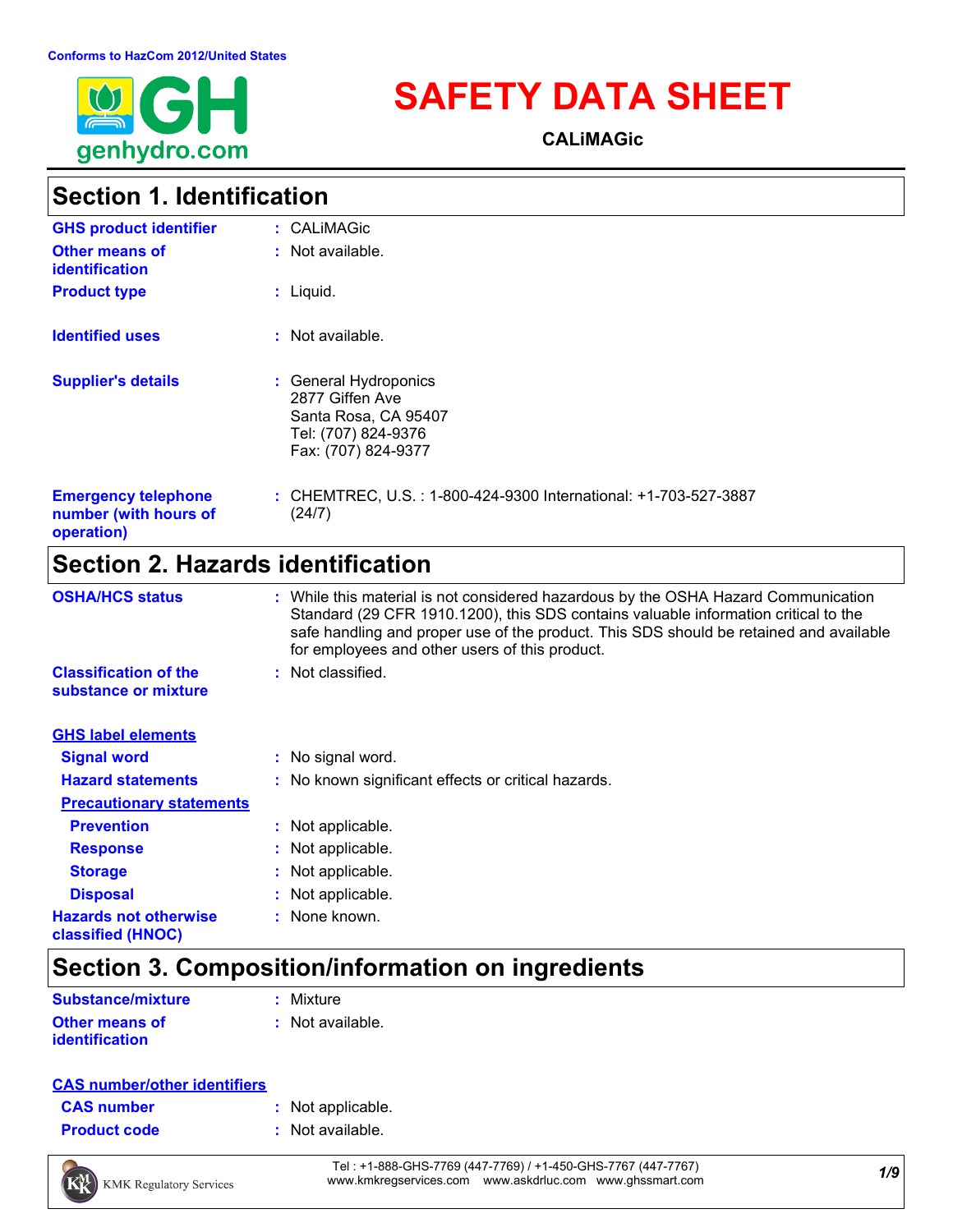

### **Section 3. Composition/information on ingredients**

| Ingredient name                      |           | <b>CAS number</b> |
|--------------------------------------|-----------|-------------------|
| Nitric acid, magnesium salt, hydrate | $10 - 30$ | 13446-18-9        |
| Nitric acid, ammonium calcium salt   | $10 - 30$ | 15245-12-2        |

Any concentration shown as a range is to protect confidentiality or is due to batch variation.

**There are no additional ingredients present which, within the current knowledge of the supplier and in the concentrations applicable, are classified as hazardous to health or the environment and hence require reporting in this section.**

**Occupational exposure limits, if available, are listed in Section 8.**

### **Section 4. First aid measures**

#### **Description of necessary first aid measures**

| Eye contact         | : Immediately flush eyes with plenty of water, occasionally lifting the upper and lower<br>eyelids. Check for and remove any contact lenses. Get medical attention if irritation<br>occurs.                                                                                                                                                                                                            |
|---------------------|--------------------------------------------------------------------------------------------------------------------------------------------------------------------------------------------------------------------------------------------------------------------------------------------------------------------------------------------------------------------------------------------------------|
| <b>Inhalation</b>   | : Remove victim to fresh air and keep at rest in a position comfortable for breathing. If not<br>breathing, if breathing is irregular or if respiratory arrest occurs, provide artificial<br>respiration or oxygen by trained personnel. It may be dangerous to the person providing<br>aid to give mouth-to-mouth resuscitation. Maintain an open airway. Get medical<br>attention if symptoms occur. |
| <b>Skin contact</b> | : Flush contaminated skin with plenty of water. Get medical attention if symptoms occur.                                                                                                                                                                                                                                                                                                               |
| <b>Ingestion</b>    | : Wash out mouth with water. If material has been swallowed and the exposed person is<br>conscious, give small quantities of water to drink. Do not induce vomiting unless<br>directed to do so by medical personnel. Never give anything by mouth to an<br>unconscious person. Get medical attention if symptoms occur.                                                                               |

#### **Most important symptoms/effects, acute and delayed**

| <b>Potential acute health effects</b> |                                                     |
|---------------------------------------|-----------------------------------------------------|
| <b>Eye contact</b>                    | : No known significant effects or critical hazards. |
| <b>Inhalation</b>                     | : No known significant effects or critical hazards. |
| <b>Skin contact</b>                   | : No known significant effects or critical hazards. |
| <b>Ingestion</b>                      | : No known significant effects or critical hazards. |
| Over-exposure signs/symptoms          |                                                     |
| Eye contact                           | : No known significant effects or critical hazards. |
| <b>Inhalation</b>                     | : No known significant effects or critical hazards. |
| <b>Skin contact</b>                   | : No known significant effects or critical hazards. |
| <b>Ingestion</b>                      | : No known significant effects or critical hazards. |

#### **Notes to physician :** In case of inhalation of decomposition products in a fire, symptoms may be delayed. **Indication of immediate medical attention and special treatment needed, if necessary**

| <b>NOLES IO DIIVSICIAII</b>       | . In case of imidiation of decomposition products in a fire, symptoms may be delayed.<br>The exposed person may need to be kept under medical surveillance for 48 hours.                                                                                                                                                  |
|-----------------------------------|---------------------------------------------------------------------------------------------------------------------------------------------------------------------------------------------------------------------------------------------------------------------------------------------------------------------------|
| <b>Specific treatments</b>        | : No specific treatment.                                                                                                                                                                                                                                                                                                  |
| <b>Protection of first-aiders</b> | : If it is suspected that fumes are still present, the rescuer should wear an appropriate<br>mask or self-contained breathing apparatus. It may be dangerous to the person<br>providing aid to give mouth-to-mouth resuscitation. Wash contaminated clothing<br>thoroughly with water before removing it, or wear gloves. |

#### **See toxicological information (Section 11)**

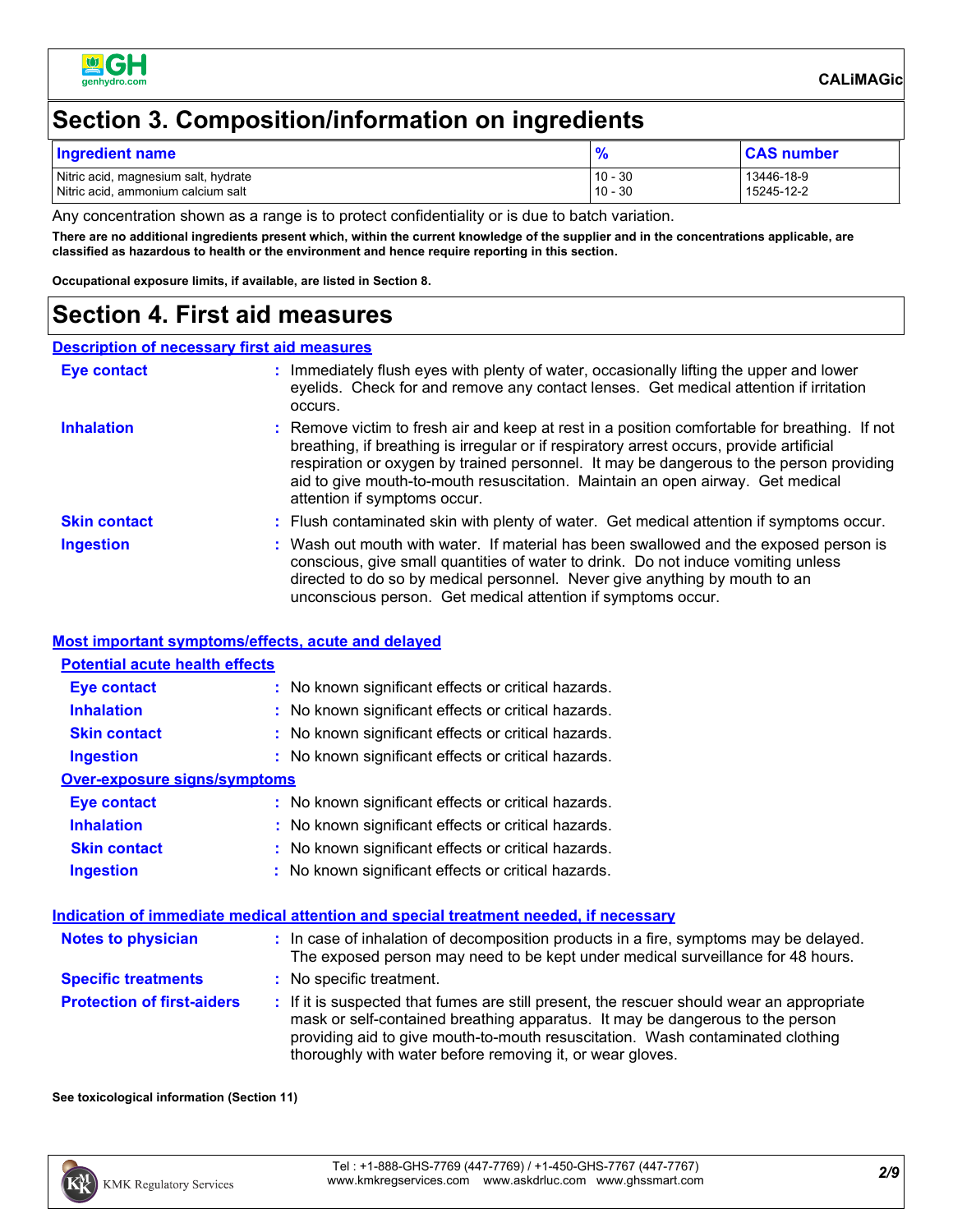

### **Section 5. Fire-fighting measures**

| <b>Extinguishing media</b>                               |                                                                                                                                                                          |
|----------------------------------------------------------|--------------------------------------------------------------------------------------------------------------------------------------------------------------------------|
| <b>Suitable extinguishing</b><br>media                   | : Use an extinguishing agent suitable for the surrounding fire.                                                                                                          |
| <b>Unsuitable extinguishing</b><br>media                 | : None known.                                                                                                                                                            |
| <b>Specific hazards arising</b><br>from the chemical     | : No specific fire or explosion hazard.                                                                                                                                  |
| <b>Hazardous thermal</b><br>decomposition products       | : Decomposition products may include the following materials:<br>nitrogen oxides<br>metal oxide/oxides                                                                   |
| <b>Special protective actions</b><br>for fire-fighters   | : No special measures are required.                                                                                                                                      |
| <b>Special protective</b><br>equipment for fire-fighters | : Fire-fighters should wear appropriate protective equipment and self-contained breathing<br>apparatus (SCBA) with a full face-piece operated in positive pressure mode. |

### **Section 6. Accidental release measures**

| <b>Personal precautions, protective equipment and emergency procedures</b> |  |                                                                                                                                                                                                                                                                                               |  |  |
|----------------------------------------------------------------------------|--|-----------------------------------------------------------------------------------------------------------------------------------------------------------------------------------------------------------------------------------------------------------------------------------------------|--|--|
| For non-emergency<br>personnel                                             |  | : Keep unnecessary and unprotected personnel from entering. Do not touch or walk<br>through spilled material. Do not breathe vapor or mist. Provide adequate ventilation.<br>Wear appropriate respirator when ventilation is inadequate. Put on appropriate personal<br>protective equipment. |  |  |
| For emergency responders :                                                 |  | If specialized clothing is required to deal with the spillage, take note of any information in<br>Section 8 on suitable and unsuitable materials. See also the information in "For non-<br>emergency personnel".                                                                              |  |  |
| <b>Environmental precautions</b>                                           |  | : Avoid dispersal of spilled material and runoff and contact with soil, waterways, drains<br>and sewers. Inform the relevant authorities if the product has caused environmental<br>pollution (sewers, waterways, soil or air).                                                               |  |  |
| Methods and materials for containment and cleaning up                      |  |                                                                                                                                                                                                                                                                                               |  |  |
| <b>Spill</b>                                                               |  | : Stop leak if without risk. Move containers from spill area. Prevent entry into sewers,<br>water courses, basements or confined areas. Wash spillages into an effluent treatment                                                                                                             |  |  |

water courses, basements or confined areas. Wash spillages into an effluent treatment plant or proceed as follows. Contain and collect spillage with non-combustible, absorbent material e.g. sand, earth, vermiculite or diatomaceous earth and place in container for disposal according to local regulations (see Section 13). Dispose of via a licensed waste disposal contractor. Note: see Section 1 for emergency contact information and Section 13 for waste disposal.

### **Section 7. Handling and storage**

| <b>Precautions for safe handling</b>             |                                                                                                                                                                                                                                                                        |
|--------------------------------------------------|------------------------------------------------------------------------------------------------------------------------------------------------------------------------------------------------------------------------------------------------------------------------|
| <b>Protective measures</b>                       | : Put on appropriate personal protective equipment (see Section 8).                                                                                                                                                                                                    |
| <b>Advice on general</b><br>occupational hygiene | : Eating, drinking and smoking should be prohibited in areas where this material is<br>handled, stored and processed. Workers should wash hands and face before eating,<br>drinking and smoking. See also Section 8 for additional information on hygiene<br>measures. |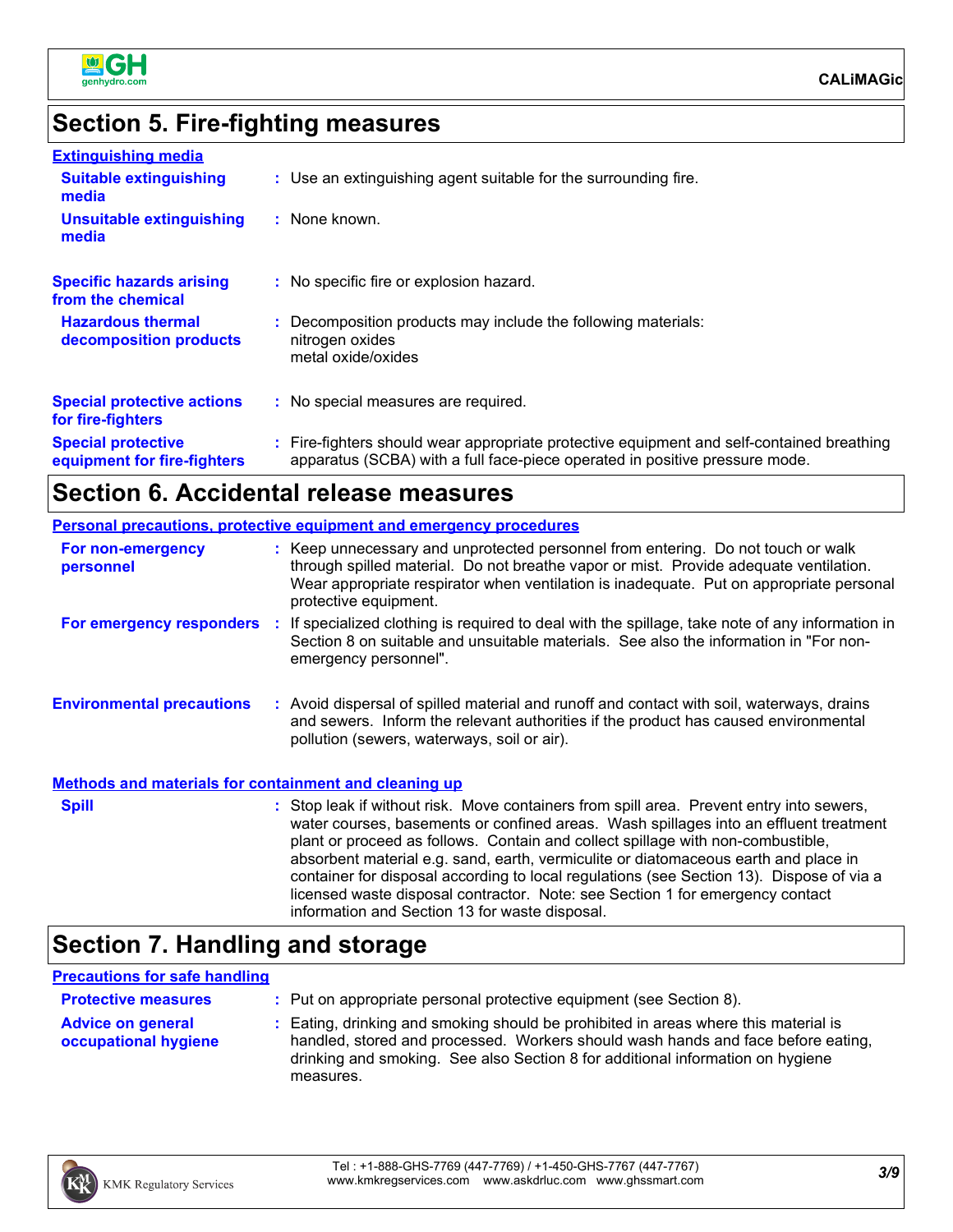

### **Section 7. Handling and storage**

|                          | <b>Conditions for safe storage, :</b> Store in accordance with local regulations. Store in original container protected from                                               |
|--------------------------|----------------------------------------------------------------------------------------------------------------------------------------------------------------------------|
| including any            | direct sunlight in a dry, cool and well-ventilated area, away from incompatible materials                                                                                  |
| <i>incompatibilities</i> | (see Section 10) and food and drink. Keep container tightly closed and sealed until<br>ready for use. Containers that have been opened must be carefully resealed and kept |
|                          | upright to prevent leakage. Do not store in unlabeled containers. Use appropriate<br>containment to avoid environmental contamination.                                     |

### **Section 8. Exposure controls/personal protection**

| <b>Control parameters</b>                         |    |                                                                                                                                                                                                                                                                                                                                                                                                   |
|---------------------------------------------------|----|---------------------------------------------------------------------------------------------------------------------------------------------------------------------------------------------------------------------------------------------------------------------------------------------------------------------------------------------------------------------------------------------------|
| <b>Occupational exposure limits</b><br>None.      |    |                                                                                                                                                                                                                                                                                                                                                                                                   |
| <b>Appropriate engineering</b><br><b>controls</b> |    | : Good general ventilation should be sufficient to control worker exposure to airborne<br>contaminants.                                                                                                                                                                                                                                                                                           |
| <b>Environmental exposure</b><br><b>controls</b>  |    | : Emissions from ventilation or work process equipment should be checked to ensure<br>they comply with the requirements of environmental protection legislation.                                                                                                                                                                                                                                  |
| <b>Individual protection measures</b>             |    |                                                                                                                                                                                                                                                                                                                                                                                                   |
| <b>Hygiene measures</b>                           |    | : Wash hands, forearms and face thoroughly after handling chemical products, before<br>eating, smoking and using the lavatory and at the end of the working period.<br>Appropriate techniques should be used to remove potentially contaminated clothing.<br>Wash contaminated clothing before reusing. Ensure that eyewash stations and safety<br>showers are close to the workstation location. |
| <b>Eye/face protection</b>                        |    | Safety eyewear complying with an approved standard should be used when a risk<br>assessment indicates this is necessary to avoid exposure to liquid splashes, mists,<br>gases or dusts. If contact is possible, the following protection should be worn, unless<br>the assessment indicates a higher degree of protection: safety glasses with side-shields.                                      |
| <b>Skin protection</b>                            |    |                                                                                                                                                                                                                                                                                                                                                                                                   |
| <b>Hand protection</b>                            |    | : Chemical-resistant, impervious gloves complying with an approved standard should be<br>worn at all times when handling chemical products if a risk assessment indicates this is<br>necessary.                                                                                                                                                                                                   |
| <b>Body protection</b>                            |    | : Personal protective equipment for the body should be selected based on the task being<br>performed and the risks involved and should be approved by a specialist before<br>handling this product.                                                                                                                                                                                               |
| <b>Other skin protection</b>                      |    | : Appropriate footwear and any additional skin protection measures should be selected<br>based on the task being performed and the risks involved and should be approved by a<br>specialist before handling this product.                                                                                                                                                                         |
| <b>Respiratory protection</b>                     | ÷. | Based on the hazard and potential for exposure, select a respirator that meets the<br>appropriate standard or certification. Respirators must be used according to a<br>respiratory protection program to ensure proper fitting, training, and other important<br>aspects of use.                                                                                                                 |

# **Section 9. Physical and chemical properties**

| <b>Appearance</b>     |                  |
|-----------------------|------------------|
| <b>Physical state</b> | $:$ Liquid.      |
| <b>Color</b>          | : Not available. |
| <b>Odor</b>           | : Not available. |
| <b>Odor threshold</b> | : Not available. |
| pH                    | : Not available. |
| <b>Melting point</b>  | : Not available. |



*4/9* Tel : +1-888-GHS-7769 (447-7769) / +1-450-GHS-7767 (447-7767) www.kmkregservices.com www.askdrluc.com www.ghssmart.com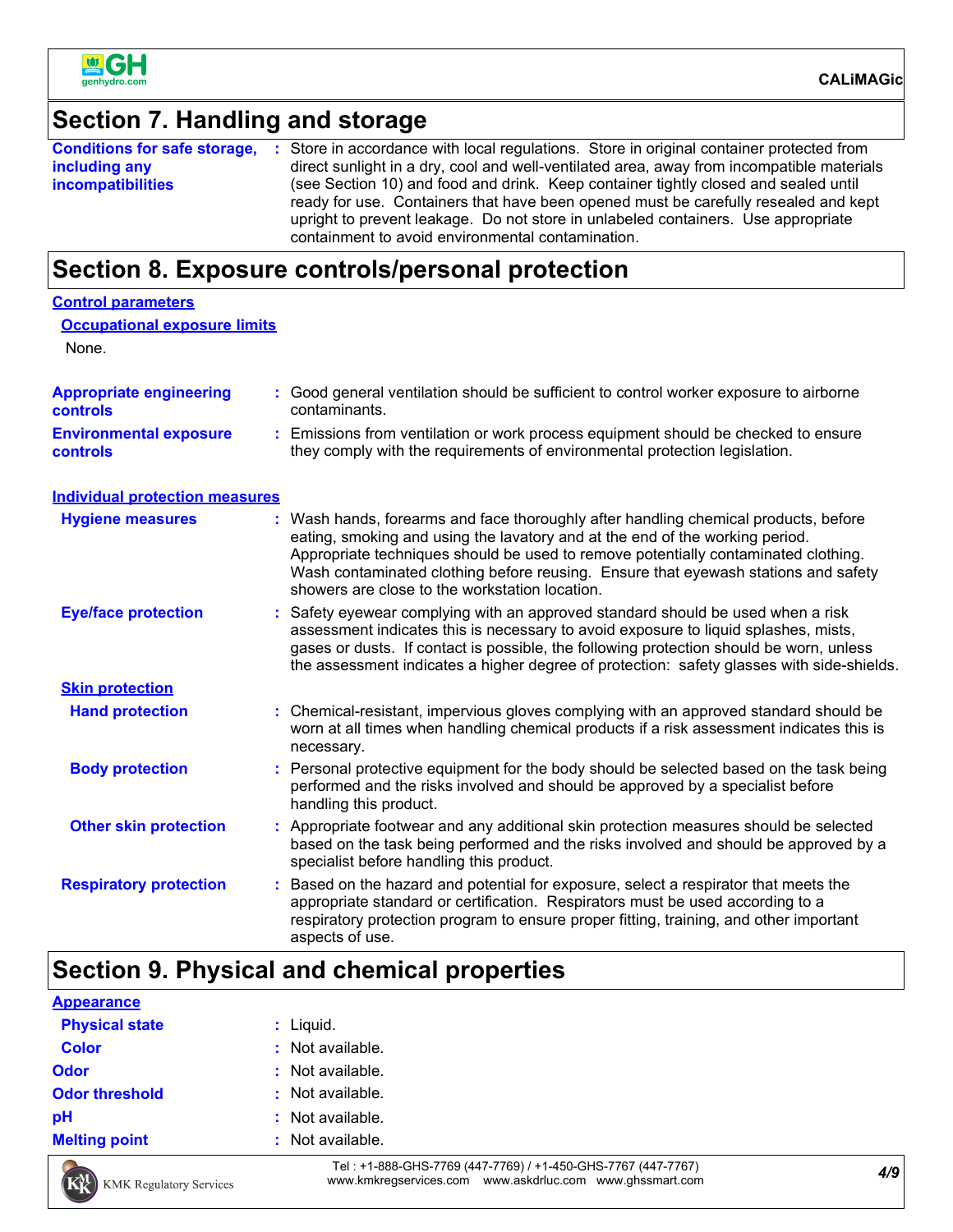

### **Section 9. Physical and chemical properties**

| Not available.<br><b>Boiling point</b><br>t.<br>Not available.<br><b>Flash point</b><br>t<br>Not available.<br><b>Evaporation rate</b><br>t.<br><b>Flammability (solid, gas)</b><br>Not available.<br>Lower and upper explosive<br>Not available.<br>(flammable) limits<br>Not available.<br><b>Vapor pressure</b><br>t.<br><b>Vapor density</b><br>Not available.<br><b>Relative density</b><br>Not available.<br>t.<br>Soluble in water.<br><b>Solubility</b><br>t.<br><b>Partition coefficient: n-</b><br>Not available.<br>octanol/water<br>Not available.<br><b>Auto-ignition temperature</b><br>t.<br>Not available.<br><b>Decomposition temperature</b><br>Not available.<br><b>Viscosity</b><br>t.<br><b>Volatility</b><br>Not available. |  |
|---------------------------------------------------------------------------------------------------------------------------------------------------------------------------------------------------------------------------------------------------------------------------------------------------------------------------------------------------------------------------------------------------------------------------------------------------------------------------------------------------------------------------------------------------------------------------------------------------------------------------------------------------------------------------------------------------------------------------------------------------|--|
|                                                                                                                                                                                                                                                                                                                                                                                                                                                                                                                                                                                                                                                                                                                                                   |  |
|                                                                                                                                                                                                                                                                                                                                                                                                                                                                                                                                                                                                                                                                                                                                                   |  |
|                                                                                                                                                                                                                                                                                                                                                                                                                                                                                                                                                                                                                                                                                                                                                   |  |
|                                                                                                                                                                                                                                                                                                                                                                                                                                                                                                                                                                                                                                                                                                                                                   |  |
|                                                                                                                                                                                                                                                                                                                                                                                                                                                                                                                                                                                                                                                                                                                                                   |  |
|                                                                                                                                                                                                                                                                                                                                                                                                                                                                                                                                                                                                                                                                                                                                                   |  |
|                                                                                                                                                                                                                                                                                                                                                                                                                                                                                                                                                                                                                                                                                                                                                   |  |
|                                                                                                                                                                                                                                                                                                                                                                                                                                                                                                                                                                                                                                                                                                                                                   |  |
|                                                                                                                                                                                                                                                                                                                                                                                                                                                                                                                                                                                                                                                                                                                                                   |  |
|                                                                                                                                                                                                                                                                                                                                                                                                                                                                                                                                                                                                                                                                                                                                                   |  |
|                                                                                                                                                                                                                                                                                                                                                                                                                                                                                                                                                                                                                                                                                                                                                   |  |
|                                                                                                                                                                                                                                                                                                                                                                                                                                                                                                                                                                                                                                                                                                                                                   |  |
|                                                                                                                                                                                                                                                                                                                                                                                                                                                                                                                                                                                                                                                                                                                                                   |  |
|                                                                                                                                                                                                                                                                                                                                                                                                                                                                                                                                                                                                                                                                                                                                                   |  |

# **Section 10. Stability and reactivity**

| <b>Reactivity</b>                                   | : No specific test data related to reactivity available for this product or its ingredients.              |
|-----------------------------------------------------|-----------------------------------------------------------------------------------------------------------|
| <b>Chemical stability</b>                           | : The product is stable.                                                                                  |
| <b>Possibility of hazardous</b><br><b>reactions</b> | : Under normal conditions of storage and use, hazardous reactions will not occur.                         |
| <b>Conditions to avoid</b>                          | : No specific data.                                                                                       |
| <b>Incompatible materials</b>                       | : Reactive or incompatible with the following materials: oxidizing materials.                             |
| <b>Hazardous decomposition</b><br>products          | : Under normal conditions of storage and use, hazardous decomposition products should<br>not be produced. |

### **Section 11. Toxicological information**

#### **Information on toxicological effects**

| <b>Acute toxicity</b> |
|-----------------------|
|-----------------------|

| <b>Product/ingredient name</b>                                             | Result                 | <b>Species</b> | <b>Dose</b>              | <b>Exposure</b> |
|----------------------------------------------------------------------------|------------------------|----------------|--------------------------|-----------------|
| Nitric acid, magnesium salt, hydrate<br>Nitric acid, ammonium calcium salt | LD50 Oral<br>LD50 Oral | Rat<br>Rat     | 5440 mg/kg<br>4715 mg/kg |                 |
| <b>Irritation/Corrosion</b>                                                |                        |                |                          |                 |

| <b>Product/ingredient name</b>       | <b>Result</b>                                  | <b>Species</b>   | <b>Score</b> | <b>Exposure</b>                      | <b>Observation</b> |
|--------------------------------------|------------------------------------------------|------------------|--------------|--------------------------------------|--------------------|
| Nitric acid, magnesium salt, hydrate | Eyes - Mild irritant<br>l Skin - Mild irritant | Rabbit<br>Rabbit |              | $24$ hours 500 mg<br>24 hours 500 mg |                    |

#### **Sensitization**

There is no data available.

**Carcinogenicity**

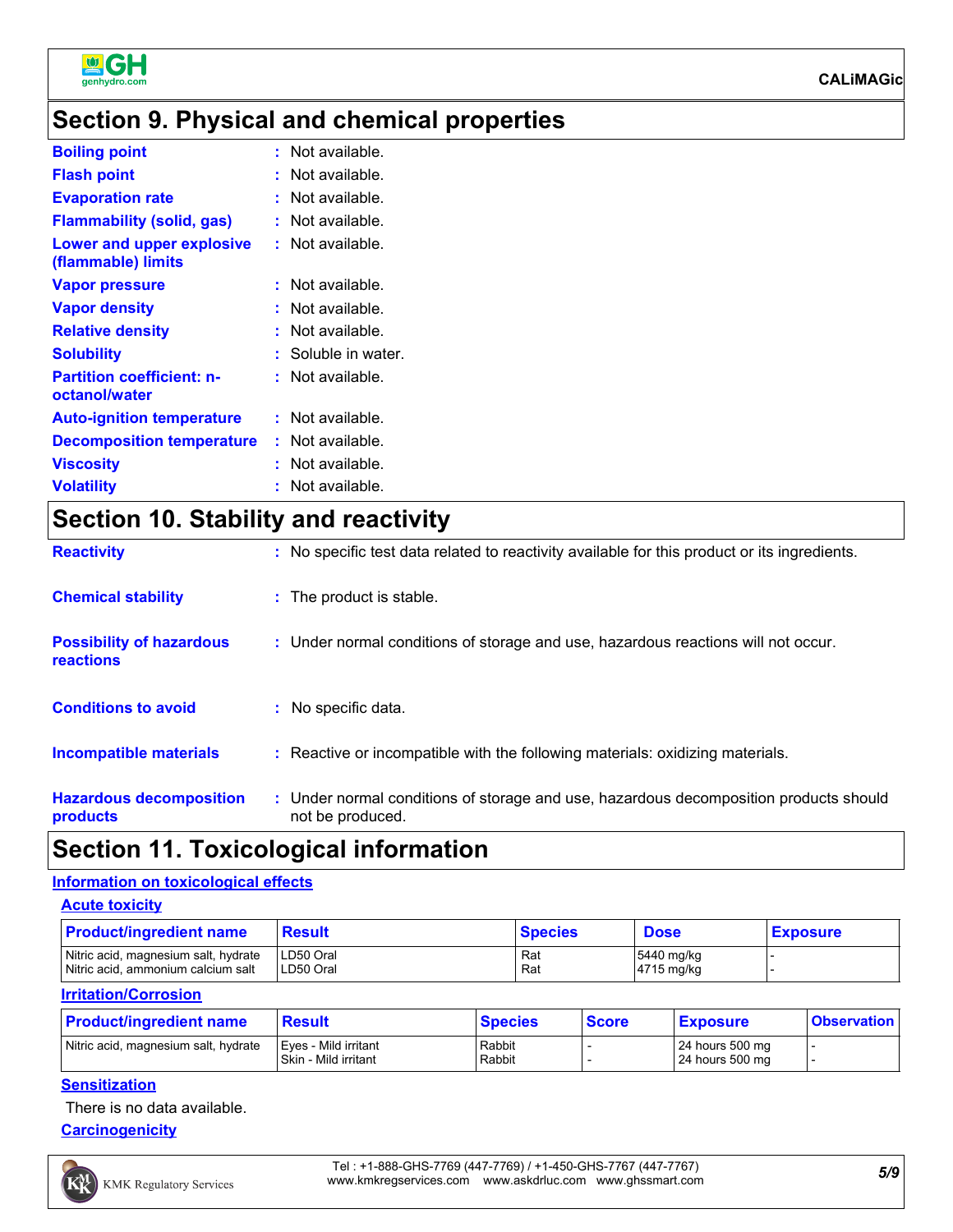

# **Section 11. Toxicological information**

| There is no data available.                               |                                                                                          |
|-----------------------------------------------------------|------------------------------------------------------------------------------------------|
| <b>Specific target organ toxicity (single exposure)</b>   |                                                                                          |
| There is no data available.                               |                                                                                          |
| <b>Specific target organ toxicity (repeated exposure)</b> |                                                                                          |
| There is no data available.                               |                                                                                          |
| <b>Aspiration hazard</b>                                  |                                                                                          |
| There is no data available.                               |                                                                                          |
|                                                           |                                                                                          |
| <b>Information on the likely</b><br>routes of exposure    | : Dermal contact. Eye contact. Inhalation. Ingestion.                                    |
| <b>Potential acute health effects</b>                     |                                                                                          |
| <b>Eye contact</b>                                        | : No known significant effects or critical hazards.                                      |
| <b>Inhalation</b>                                         | : No known significant effects or critical hazards.                                      |
| <b>Skin contact</b>                                       | : No known significant effects or critical hazards.                                      |
| <b>Ingestion</b>                                          | : No known significant effects or critical hazards.                                      |
|                                                           |                                                                                          |
|                                                           | Symptoms related to the physical, chemical and toxicological characteristics             |
| <b>Eye contact</b>                                        | : No known significant effects or critical hazards.                                      |
| <b>Inhalation</b>                                         | : No known significant effects or critical hazards.                                      |
| <b>Skin contact</b>                                       | : No known significant effects or critical hazards.                                      |
| <b>Ingestion</b>                                          | : No known significant effects or critical hazards.                                      |
|                                                           |                                                                                          |
|                                                           | Delayed and immediate effects and also chronic effects from short and long term exposure |
| <b>Short term exposure</b><br><b>Potential immediate</b>  | : No known significant effects or critical hazards.                                      |
| effects                                                   |                                                                                          |
| <b>Potential delayed effects</b>                          | : No known significant effects or critical hazards.                                      |
| <b>Long term exposure</b>                                 |                                                                                          |
| <b>Potential immediate</b>                                | : No known significant effects or critical hazards.                                      |
| effects                                                   |                                                                                          |
| <b>Potential delayed effects</b>                          | : No known significant effects or critical hazards.                                      |
| <b>Potential chronic health effects</b>                   |                                                                                          |
| <b>General</b>                                            | No known significant effects or critical hazards.                                        |
| <b>Carcinogenicity</b>                                    | No known significant effects or critical hazards.                                        |
| <b>Mutagenicity</b>                                       | No known significant effects or critical hazards.                                        |
| <b>Teratogenicity</b>                                     | No known significant effects or critical hazards.                                        |
| <b>Developmental effects</b>                              | No known significant effects or critical hazards.                                        |

**Fertility effects :** No known significant effects or critical hazards.

#### **Numerical measures of toxicity**

#### **Acute toxicity estimates**

There is no data available.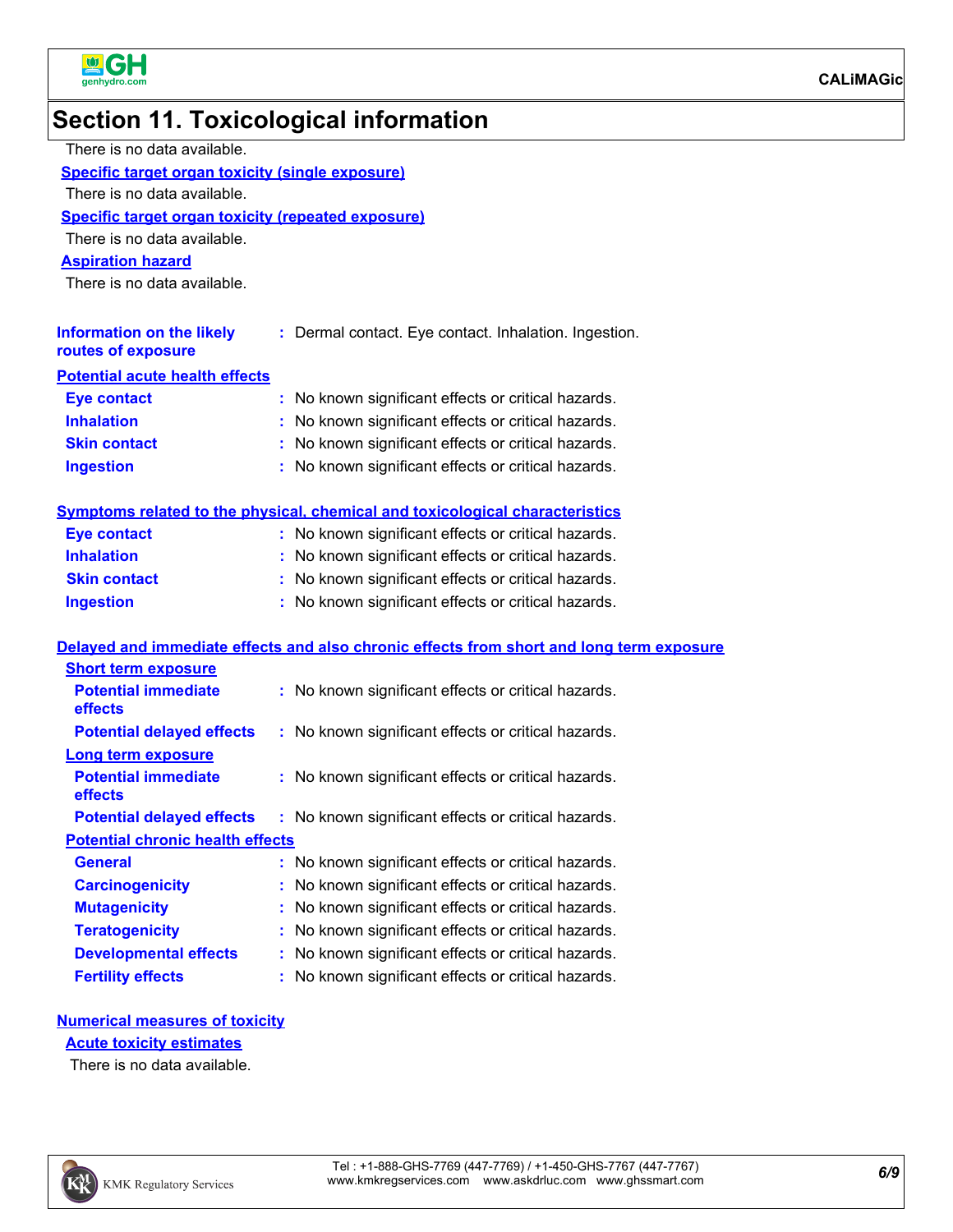

### **Section 12. Ecological information**

#### **Toxicity**

There is no data available.

#### **Persistence and degradability**

There is no data available.

| <b>Bioaccumulative potential</b>                 |                                          |
|--------------------------------------------------|------------------------------------------|
| There is no data available.                      |                                          |
| <b>Mobility in soil</b>                          |                                          |
| <b>Soil/water partition</b><br>coefficient (Koc) | $\therefore$ There is no data available. |

| <b>Other adverse effects</b> | : No known significant effects or critical hazards. |
|------------------------------|-----------------------------------------------------|
|                              |                                                     |

### **Section 13. Disposal considerations**

| <b>Disposal methods</b> |
|-------------------------|

# **Section 14. Transport information**

|                                         | <b>DOT Classification</b>                                 | <b>IMDG</b>                                                                                                                                                                                                                                                                                                              | <b>IATA</b>                                                                                                                                                                                               |
|-----------------------------------------|-----------------------------------------------------------|--------------------------------------------------------------------------------------------------------------------------------------------------------------------------------------------------------------------------------------------------------------------------------------------------------------------------|-----------------------------------------------------------------------------------------------------------------------------------------------------------------------------------------------------------|
| <b>UN number</b>                        | Not regulated.                                            | Not regulated.                                                                                                                                                                                                                                                                                                           | Not regulated.                                                                                                                                                                                            |
| <b>UN proper</b><br>shipping name       |                                                           |                                                                                                                                                                                                                                                                                                                          |                                                                                                                                                                                                           |
| <b>Transport</b><br>hazard class(es)    |                                                           |                                                                                                                                                                                                                                                                                                                          |                                                                                                                                                                                                           |
| <b>Packing group</b>                    |                                                           |                                                                                                                                                                                                                                                                                                                          |                                                                                                                                                                                                           |
| <b>Environmental</b><br>hazards         | No.                                                       | No.                                                                                                                                                                                                                                                                                                                      | No.                                                                                                                                                                                                       |
| <b>Additional</b><br><i>information</i> | <b>Remarks</b><br>Special Provision 58: Concentrations of | Remarks<br>Special Provision 270: Concentrations of<br>CALIMAGic, at the minimum temperature   CALIMAGic, at the minimum temperature<br>encountered during normal transportation, encountered during normal transportation,<br>will not exceed 80% of the saturation limit. will not exceed 80% of the saturation limit. | <b>Remarks</b><br>Special Provision A65 (270):<br>Concentrations of CALIMAGic, at the<br>minimum temperature encountered<br>during normal transportation, will not<br>exceed 80% of the saturation limit. |

**AERG :** Not applicable.

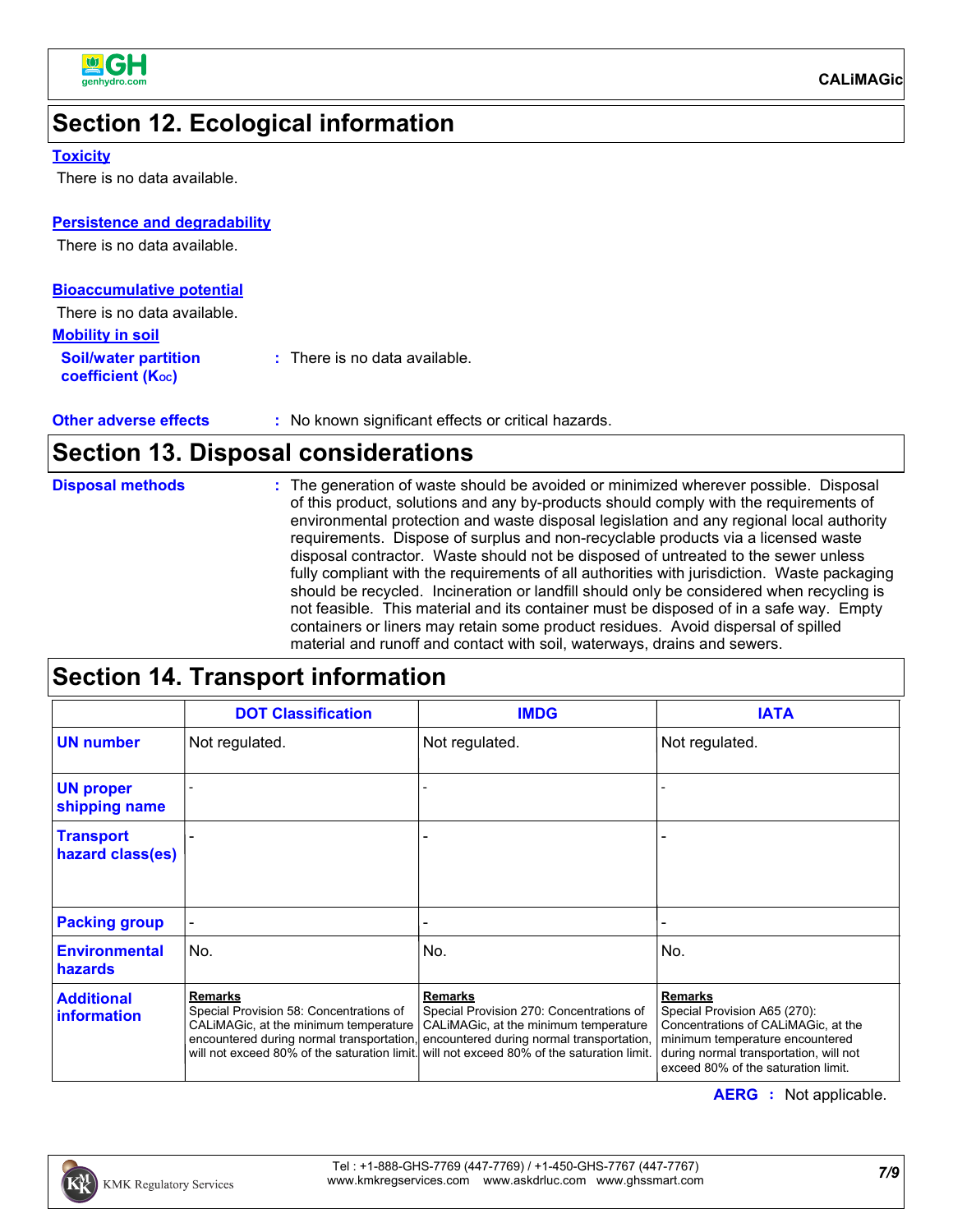

**the IBC Code**

### **Section 14. Transport information**

|                                                                                  | Special precautions for user : Transport within user's premises: always transport in closed containers that are<br>upright and secure. Ensure that persons transporting the product know what to do in<br>the event of an accident or spillage. |
|----------------------------------------------------------------------------------|-------------------------------------------------------------------------------------------------------------------------------------------------------------------------------------------------------------------------------------------------|
| <b>Transport in bulk according : Not available.</b><br>to Annex II of MARPOL and |                                                                                                                                                                                                                                                 |

|--|

| <b>U.S. Federal regulations</b>                                                   |  |                   |                        |                       | : TSCA 8(a) CDR Exempt/Partial exemption: Not determined |                 |                                                                              |                                                 |
|-----------------------------------------------------------------------------------|--|-------------------|------------------------|-----------------------|----------------------------------------------------------|-----------------|------------------------------------------------------------------------------|-------------------------------------------------|
|                                                                                   |  |                   |                        |                       | United States inventory (TSCA 8b): Not determined.       |                 |                                                                              |                                                 |
|                                                                                   |  |                   |                        |                       |                                                          |                 | Clean Water Act (CWA) 307: Zinc(II) EDTA disodium salt; Copper disodium EDTA |                                                 |
| <b>Clean Air Act Section 112</b><br>(b) Hazardous Air<br><b>Pollutants (HAPs)</b> |  | : Listed          |                        |                       |                                                          |                 |                                                                              |                                                 |
| <b>Clean Air Act Section 602</b><br><b>Class I Substances</b>                     |  | : Not listed      |                        |                       |                                                          |                 |                                                                              |                                                 |
| <b>Clean Air Act Section 602</b><br><b>Class II Substances</b>                    |  | : Not listed      |                        |                       |                                                          |                 |                                                                              |                                                 |
| <b>DEA List I Chemicals</b><br>(Precursor Chemicals)                              |  | : Not listed      |                        |                       |                                                          |                 |                                                                              |                                                 |
| <b>DEA List II Chemicals</b><br><b>(Essential Chemicals)</b>                      |  | : Not listed      |                        |                       |                                                          |                 |                                                                              |                                                 |
| <b>SARA 302/304</b>                                                               |  |                   |                        |                       |                                                          |                 |                                                                              |                                                 |
| <b>Composition/information on ingredients</b>                                     |  |                   |                        |                       |                                                          |                 |                                                                              |                                                 |
| No products were found.                                                           |  |                   |                        |                       |                                                          |                 |                                                                              |                                                 |
| <b>SARA 304 RQ</b>                                                                |  | : Not applicable. |                        |                       |                                                          |                 |                                                                              |                                                 |
| <b>SARA 311/312</b>                                                               |  |                   |                        |                       |                                                          |                 |                                                                              |                                                 |
| <b>Classification</b>                                                             |  | : Not applicable. |                        |                       |                                                          |                 |                                                                              |                                                 |
| <b>Composition/information on ingredients</b>                                     |  |                   |                        |                       |                                                          |                 |                                                                              |                                                 |
| <b>Name</b>                                                                       |  |                   | $\frac{9}{6}$          | <b>Fire</b><br>hazard | <b>Sudden</b><br>release of<br><b>pressure</b>           | <b>Reactive</b> | <b>Immediate</b><br>(acute)<br>health<br>hazard                              | <b>Delayed</b><br>(chronic)<br>health<br>hazard |
| Nitric acid, magnesium salt, hydrate<br>Nitric acid, ammonium calcium salt        |  |                   | $10 - 30$<br>$10 - 30$ | Yes.<br>No.           | No.<br>No.                                               | No.<br>No.      | Yes.<br>Yes.                                                                 | No.<br>No.                                      |

#### **SARA 313**

|                                           | <b>Product name</b>                  | <b>CAS number</b> | $\frac{9}{6}$ |
|-------------------------------------------|--------------------------------------|-------------------|---------------|
| <b>Form R - Reporting</b><br>requirements | Nitric acid, magnesium salt, hydrate | 13446-18-9        | $10 - 30$     |
| <b>Supplier notification</b>              | Nitric acid, magnesium salt, hydrate | 13446-18-9        | $10 - 30$     |

SARA 313 notifications must not be detached from the SDS and any copying and redistribution of the SDS shall include copying and redistribution of the notice attached to copies of the SDS subsequently redistributed.

#### **State regulations**

**Massachusetts** : None of the components are listed.



Nitric acid, ammonium calcium salt